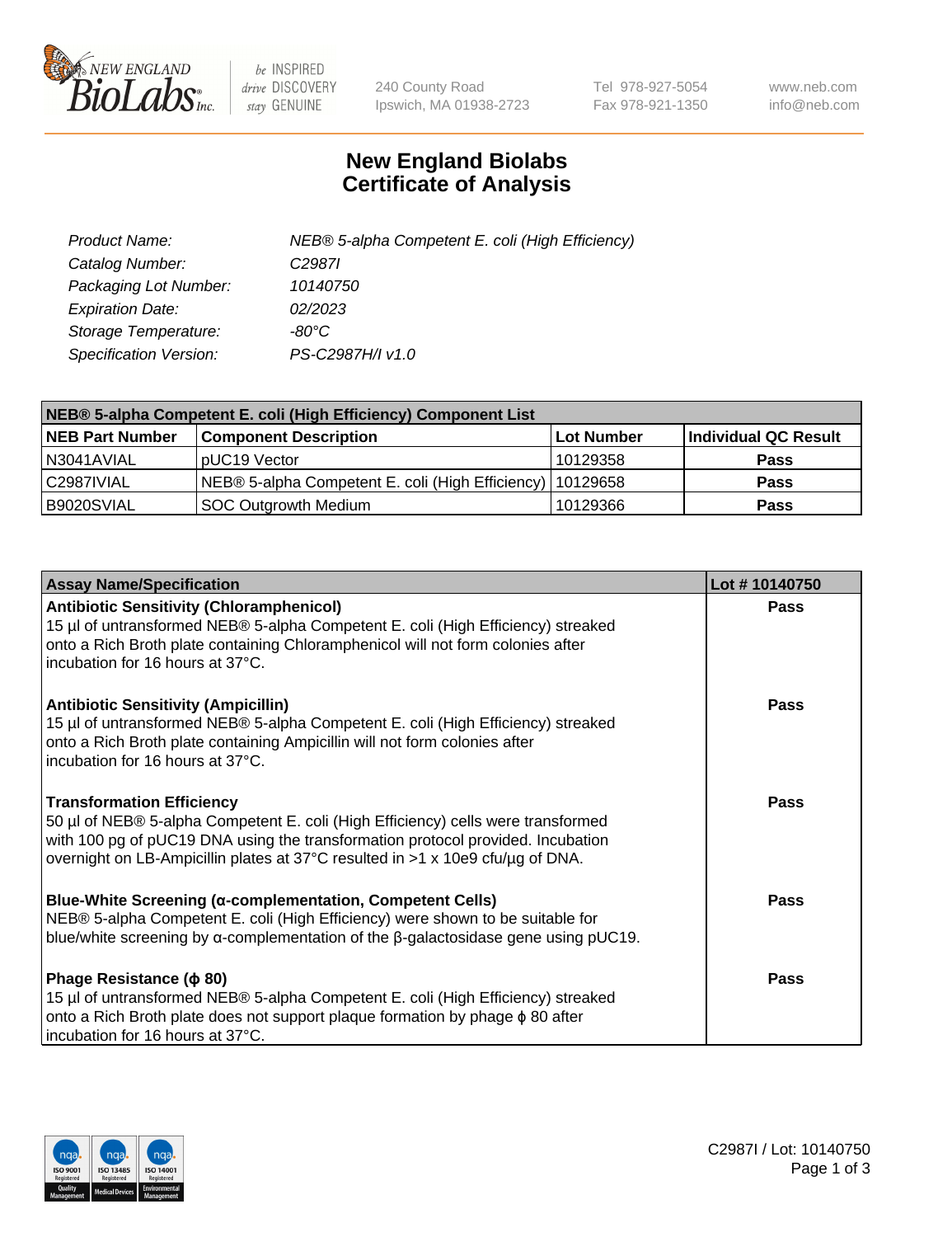

be INSPIRED drive DISCOVERY stay GENUINE

240 County Road Ipswich, MA 01938-2723 Tel 978-927-5054 Fax 978-921-1350

www.neb.com info@neb.com

| <b>Assay Name/Specification</b>                                                                                                                                                                                                                            | Lot #10140750 |
|------------------------------------------------------------------------------------------------------------------------------------------------------------------------------------------------------------------------------------------------------------|---------------|
| <b>Antibiotic Sensitivity (Tetracycline)</b><br>15 µl of untransformed NEB® 5-alpha Competent E. coli (High Efficiency) streaked<br>onto a Rich Broth plate containing Tetracycline will not form colonies after<br>incubation for 16 hours at 37°C.       | Pass          |
| <b>Antibiotic Sensitivity (Spectinomycin)</b><br>15 µl of untransformed NEB® 5-alpha Competent E. coli (High Efficiency) streaked<br>onto a Rich Broth plate containing Spectinomycin will not form colonies after<br>incubation for 16 hours at 37°C.     | Pass          |
| <b>Antibiotic Sensitivity (Streptomycin)</b><br>15 µl of untransformed NEB® 5-alpha Competent E. coli (High Efficiency) streaked<br>onto a Rich Broth plate containing Streptomycin will not form colonies after<br>incubation for 16 hours at 37°C.       | Pass          |
| <b>Antibiotic Sensitivity (Kanamycin)</b><br>15 µl of untransformed NEB® 5-alpha Competent E. coli (High Efficiency) streaked<br>onto a Rich Broth plate containing Kanamycin will not form colonies after incubation<br>for 16 hours at 37°C.             | Pass          |
| <b>Antibiotic Sensitivity (Nitrofurantoin)</b><br>15 µl of untransformed NEB® 5-alpha Competent E. coli (High Efficiency) streaked<br>onto a Rich Broth plate containing Nitrofurantoin will not form colonies after<br>incubation for 16 hours at 37°C.   | Pass          |
| <b>Antibiotic Sensitivity (Chloramphenicol)</b><br>15 µl of untransformed NEB® 5-alpha Competent E. coli (High Efficiency) streaked<br>onto a Rich Broth plate containing Chloramphenicol will not form colonies after<br>incubation for 16 hours at 37°C. | Pass          |

This product has been tested and shown to be in compliance with all specifications.

One or more products referenced in this document may be covered by a 3rd-party trademark. Please visit <www.neb.com/trademarks>for additional information.